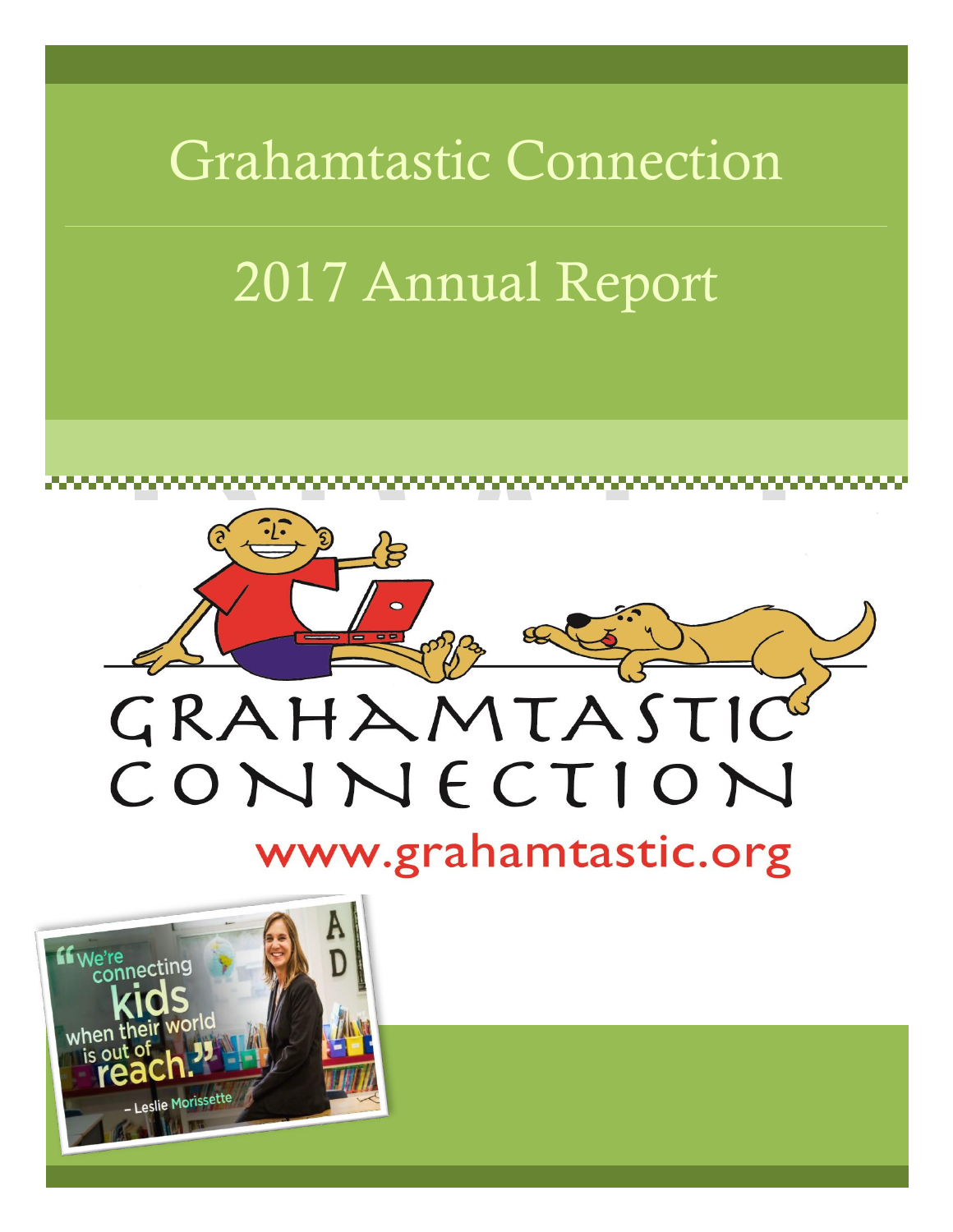



# Annual Letter from the Executive Director

EROES

EROP

### "Beyond Humbled"

I have had the opportunity to use the phrase "beyond humbled" many times in 2017 for so many reasons, not the least of which was my nomination as a CNN Hero for my work with Grahamtastic Connection.

I started this organization almost twenty years ago in honor of my son, Graham, who is my hero. I set out to help other children as they battle prolonged illness and, while this year has brought great recognition and

accolades for all that has been accomplished, the greatest achievement is helping over 1,600 children to date. These are children who stay strong through treatment and continue to reach out to family and friends while keeping on track with their education utilizing the Internet access, laptop, tablet and or robotic technology we have been able to supply.

It is never lost on me that the love, support and generosity of our donors and volunteers

enables us to continue to meet the needs of children. Thank you, from the bottom of my heart, on behalf of our entire organization.

It has been an amazing year and I look forward to continuing to help children stay connected when their world would otherwise be out of reach. Please read on for more details about 2017!

*With Warmest Regards,*

organization with stability nd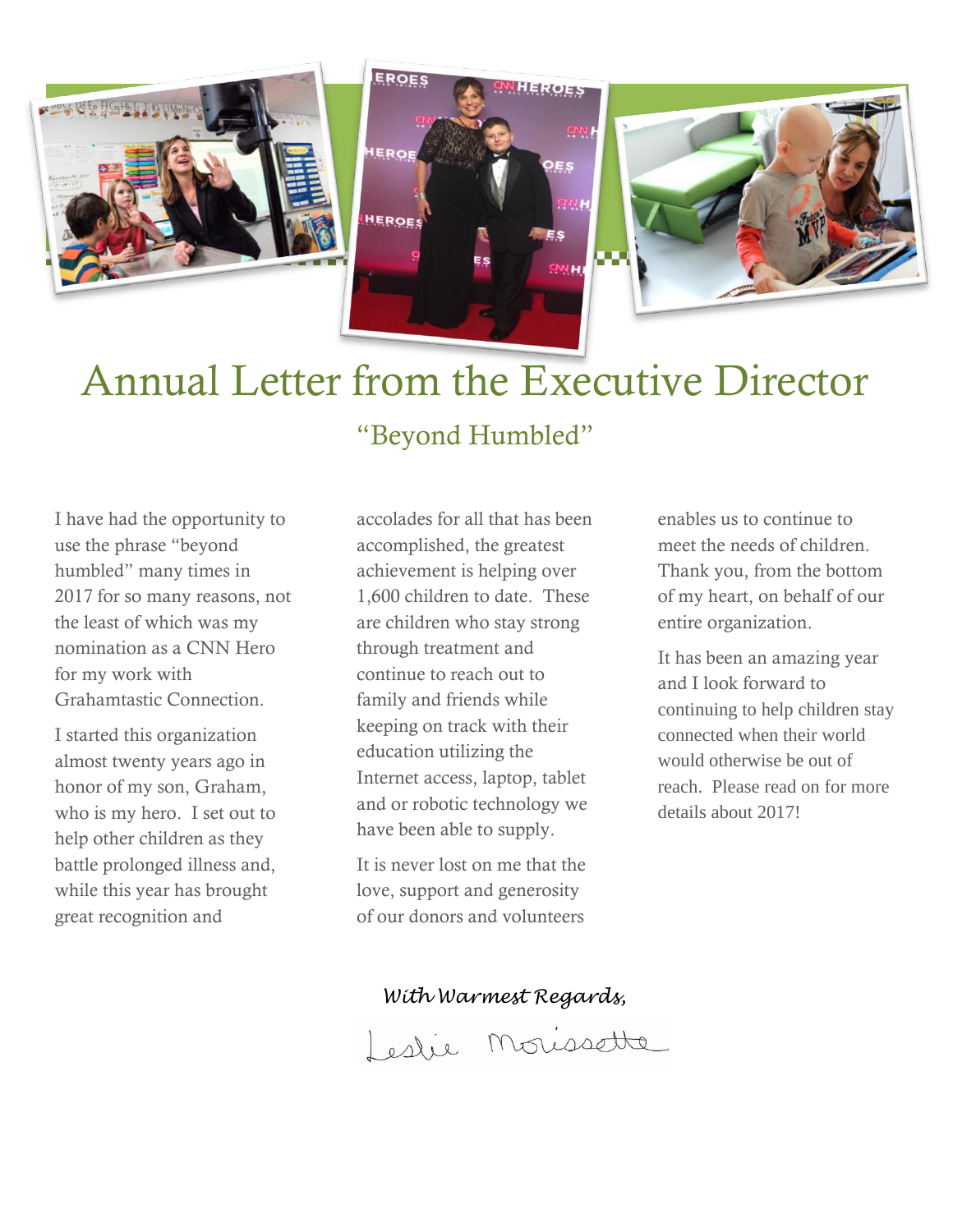

# About

# Grahamtastic Connection

Grahamtastic Connection's mission is to provide free computers, laptops, tablets, robotic technology and Internet access to children with cancer and other serious illnesses for educational purposes. This technology is virtually bringing them to the places they want to be and connecting them when their world is out of reach.

The organization was founded in 1998 by Leslie Morissette in honor of her son, Graham, who sadly lost his battle to cancer in 1997 at the age of 8. Leslie learned first-hand what it was like to spend months at a time in the hospital while her son was in cancer treatment at Maine Children's Cancer Program and Boston Children's Hospital. One of the key needs during such times, and the inspiration behind Grahamtastic Connection, is to remain connected to school, to family and to friends during extended periods of isolation. Often this

access is out of reach due to medical and financial limitations.

The program started by supporting 6 qualified children in 1998, providing them with computers and Internet access. This enabled them to continue their education while being treated and to communicate with family members and friends. Today, we are proud to have supported over 1,600 individual children receiving treatment at children's hospitals across the country. Additionally, thousands of ill children have utilized our computers placed in shared areas in hospitals, clinics and Ronald McDonald Houses.

Carolyn Wills-Barberi, Social Worker at Lafayette Family Cancer Center in Brewer, Maine observes, "Children use the devices to stay in touch with family and friends as well as participate in their classrooms. These connections are beneficial to these patients as the connection with peers and classmates fosters hope and normalcy for these children as they undergo treatment. Teachers are able to assign enrichment activities to substitute what the child/teen may have missed in the classroom."

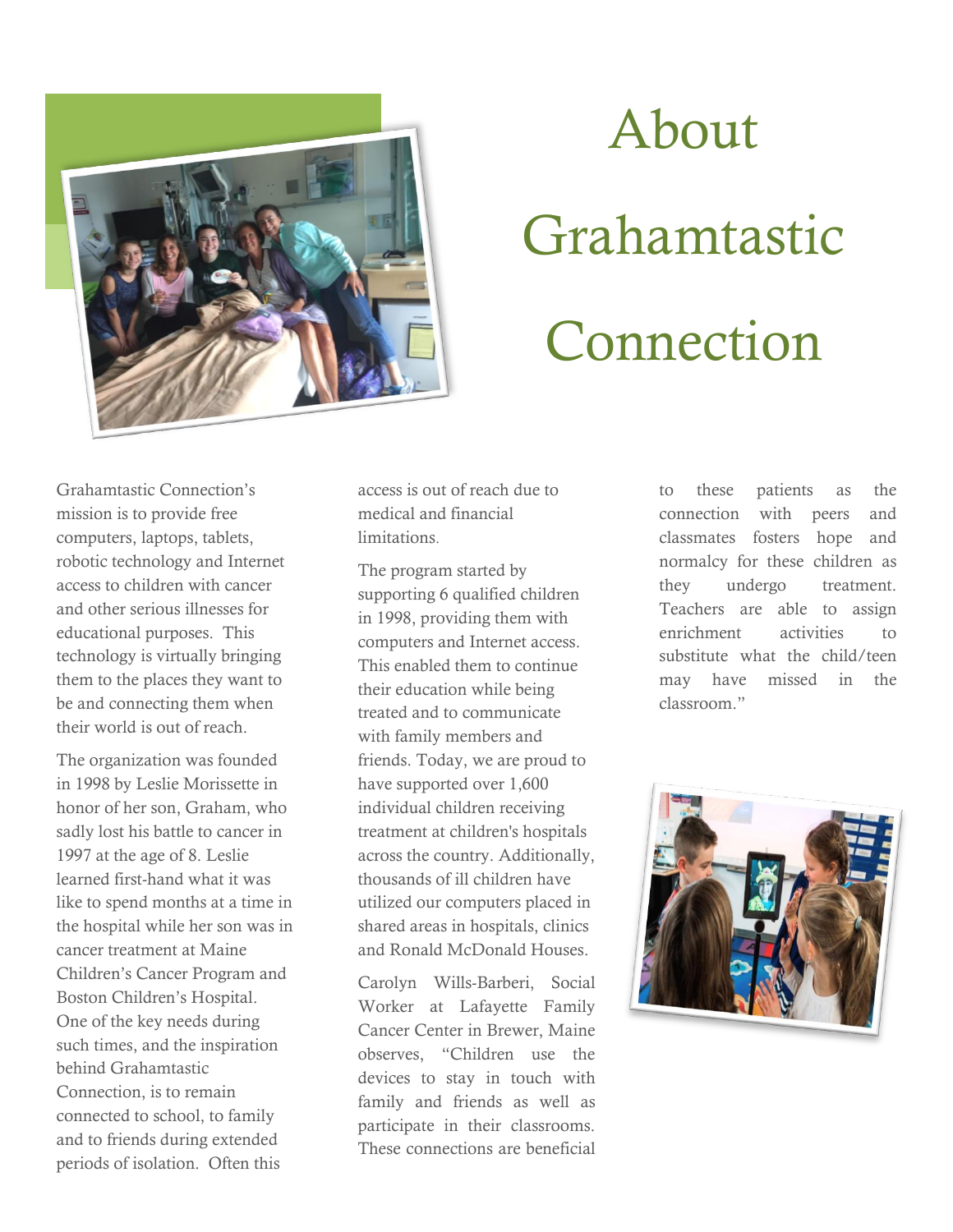### Our Current Primary Activities

- Placing computers in medical facilities where they are accessible to hundreds of children.
- Providing computers equipped with webcams and Skype to individual patients for contact and interactive learning with clinics and school.
- Supplying robotic technology in patients' schools, allowing them to move around their classroom, walk up and down the school hallways, attend assemblies and field trips and interact with their teachers and peers from their hospital bed or home.
- Offering free high-speed Internet access to families with seriously ill children.
- Sponsoring our "Kids Helping Kids" Program, where high school students provide technical support to Grahamtastic Connection while learning valuable skills and the importance of helping those who are less fortunate.

### Local and National Recognition

- 2017: Top 10 CNN Hero
- 2017: December 15<sup>th</sup> Huffington Post, "5 Innovators Creating Human Connection Through Technology"
- 2 1 and Hannaford • 2017: Maine's 20 Outstanding Women, Maine's Coast 93.1 and Hannaford Supermarkets
- $\mathbf{a}$  to facilities where  $\mathbf{a}$  to facilities where  $\mathbf{a}$ • 2014: Town and Country Federal Credit Union "Good Neighbor Award"
- 2012: Toyota 100 Cars for Good. Winner of a Toyota Highlander
- 2011: Parent's Magazine, August issue "Power of Parents"
- 2009: John Baldacci, Maine Governor "Exemplary Service Award"
- 2008: Guest on CNBC's "The Big Idea" with Danny Deutsch
- 2006: WCSH, United Way and TD Bank's "Six Who Care Award"  $p = p \cdot \text{max}$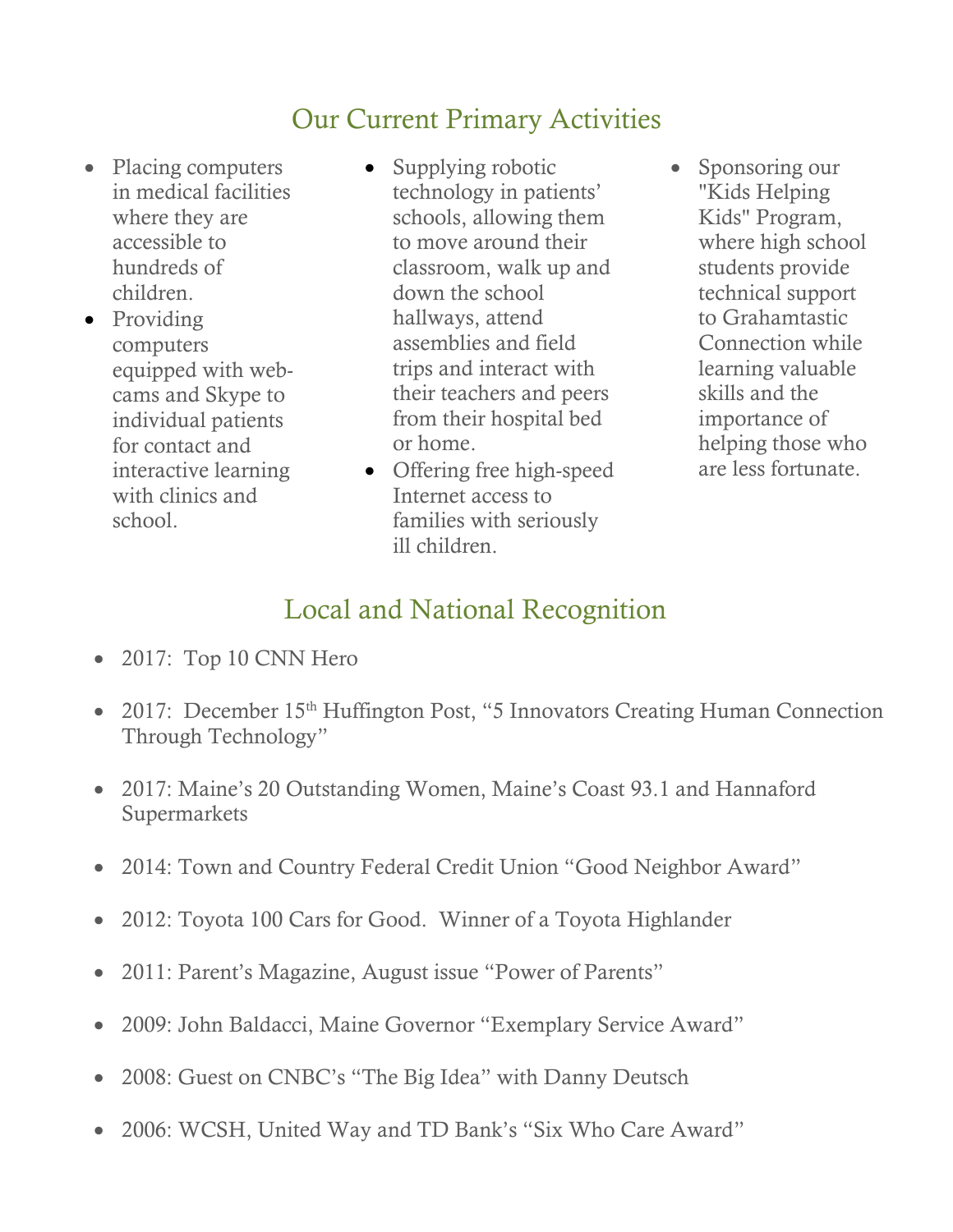

## 2017 Highlights

As of December 31, 2017, Grahamtastic Connection has supported 1,606 children since the program began in 1998. In 2017, we delivered 197 pieces of technology (laptops, iPads and robots) to individual children and 24 children utilized our 18 robots throughout the year.

This year marks the 5th year that we have provided free tele-presence robots for hospitalized or homebound children. We increased our robot fleet to 18 and now 50 children have benefited from using one since our first acquisition. To our knowledge, proudly, we are the only non-profit in the country providing this service to sick children. We have three different robot brands; VGo, Double Robotics and Beam. Since we are pioneering this technology, we often receive emails, phone calls and visits from other organizations and businesses looking to learn more about our experiences with the robots. Two separate robot manufacturers, including one from Europe, visited this past year seeking to learn more about our use of this technology.

While the robots are an exciting addition, they do come with higher expenses and some operational challenges. The average robot purchase price is down from an original high of \$6,000 with a \$1,200 annual cloud fee to an average purchase price of \$3500 with a \$400 extended warranty. However, each robot still requires a new iPad or laptop to "drive" and we often need to provide funds for high-speed Internet access for the child's home. Add on shipping costs for robots utilized beyond our local area, and you can see that the robots are a hefty investment. From an operational perspective, robotics is still a new arena and each robot brand has come with it's own technical issue (or two!). Therefore, we face times when breakage or malfunction sidelines a robot, unfortunately. We work hard to expedite service and repairs, knowing the importance of getting the children back online so they can remotely attend class, go on field trips, participate in school concerts and stay connected with their peers.

We appreciate that Rob Caron, owner and President of Caron Engineering, has taken the role of advisor for our robotics program. He is helping us to navigate the challenges of this new technology and is on hand as we leap into 2018 with the 18 robots in our lending library. We also thank the high school students at Sanford Regional Vocational Center for the technical support that keeps our fleet "rolling."

This was a tremendous year of recognition for our Founder and Executive Director, as well as a tremendous year for fundraising. Both will enable us to continue to meet the needs of children seeking technology to stay connected.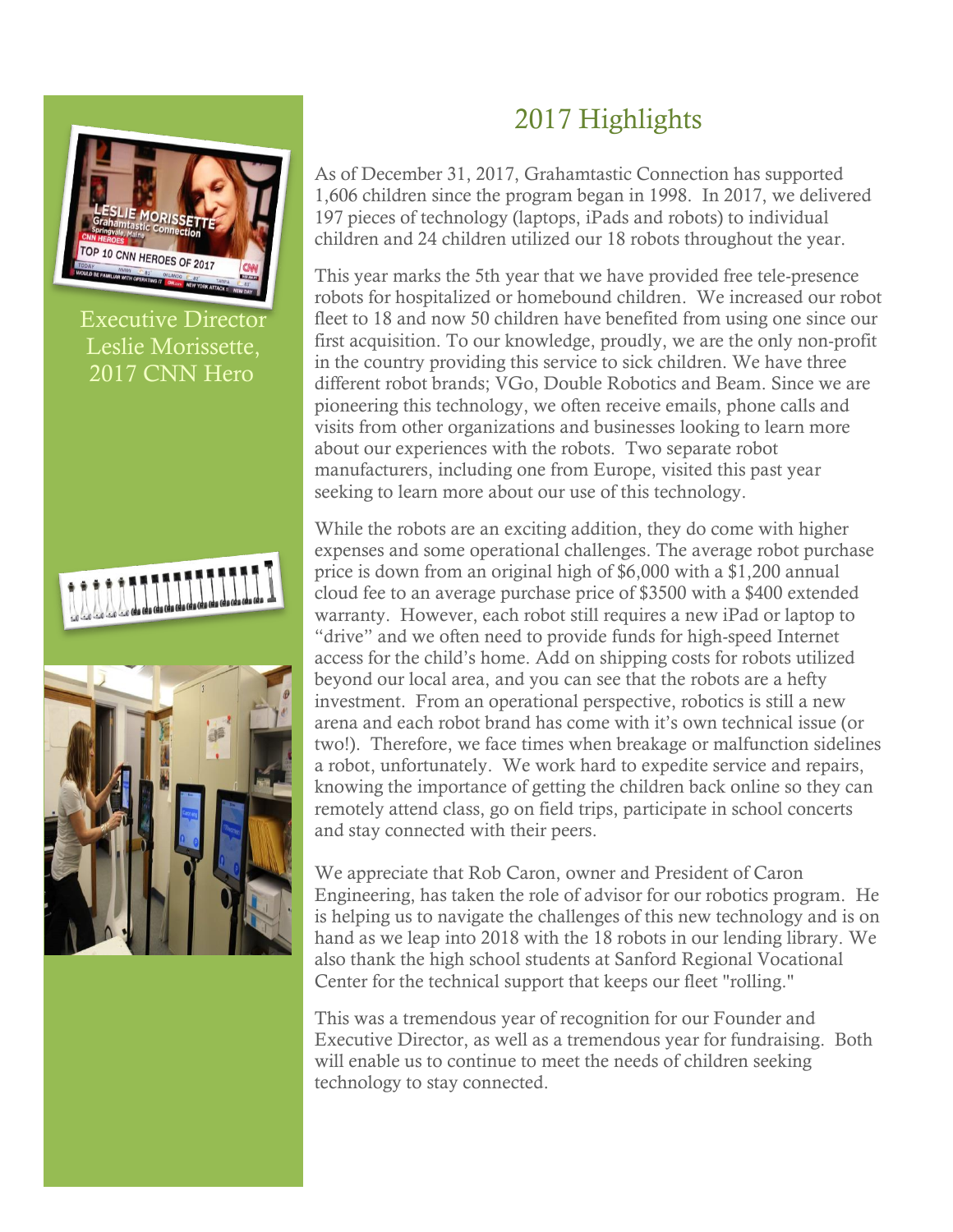

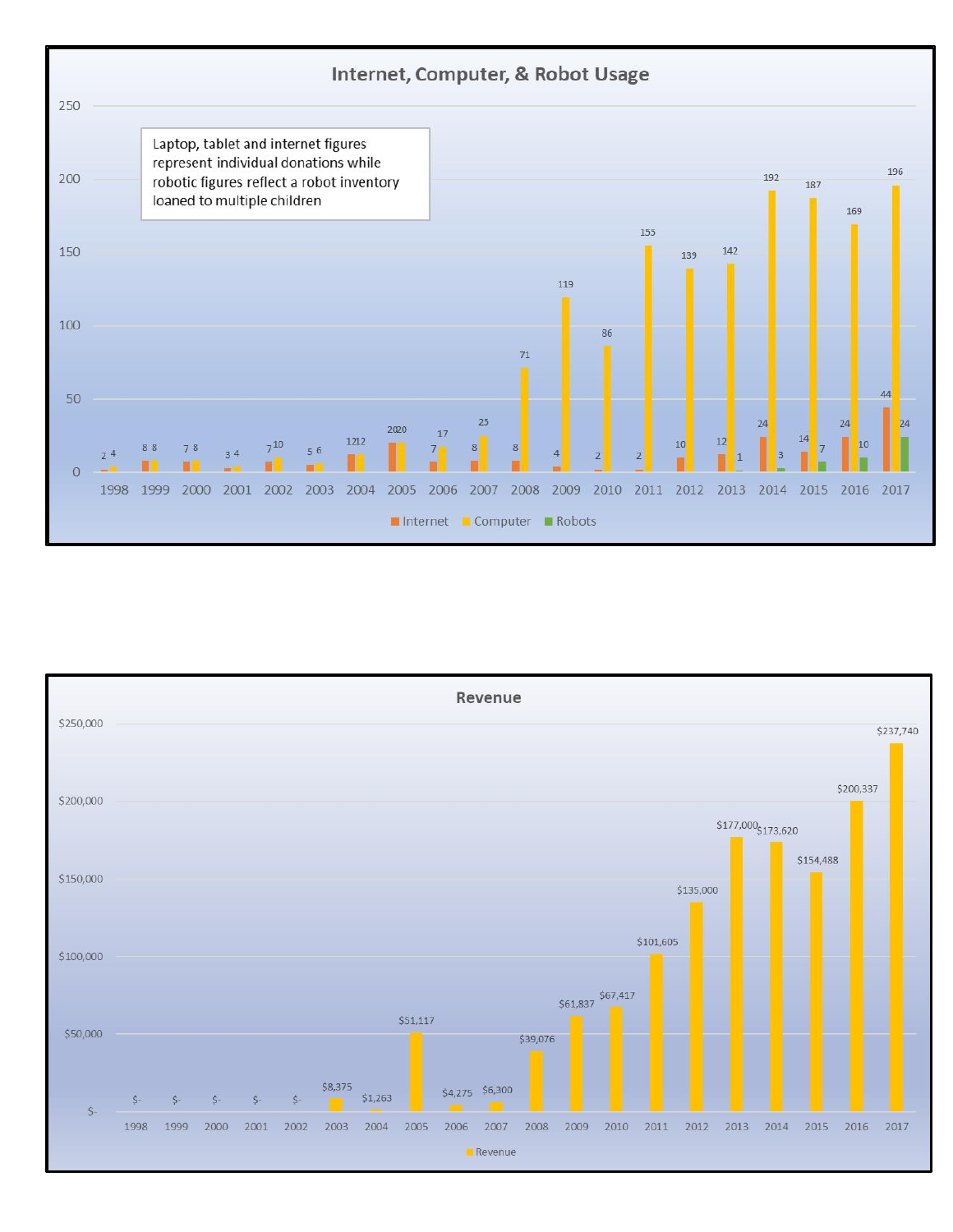

# 2017

# Fundraising Activities

Events Held by Grahamtastic Connection

- March 11 The Ninth Annual Dance & Silent Auction
- October 22 The Seventh Annual Run/Walk

### Events Held On Behalf of Grahamtastic Connection

| January 25         | Coast 93.1 radio interview                                                 |
|--------------------|----------------------------------------------------------------------------|
| <b>March 16-20</b> | CNN Hero of the Week                                                       |
| March 26           | Irish Maple Sugar House Fundraiser                                         |
| April 20           | <b>Cheers From the Heart Fundraiser</b>                                    |
| April 28           | Guest Speaker for 100 Men Who Care Southern Maine                          |
| May 28             | Positively Maine Podcast with Tory Ryden                                   |
| July 4             | Robot Race with Randall's Run for the Gym, Springvale, ME                  |
| July 16            | Southern Maine ATV Club Ride for Grahamtastic Connection                   |
| July 18            | Sanford Mainers Baseball Game for Grahamtastic Connection                  |
| August 5           | Beach to Beacon 10k-Kimberly LaChance on behalf of Grahamtastic Connection |
| September 30       | Pumpkinfest Bake Sale with Town Square Realty, Sanford, ME                 |
| December 17        | CNN All Star Tribute Live on CNN                                           |